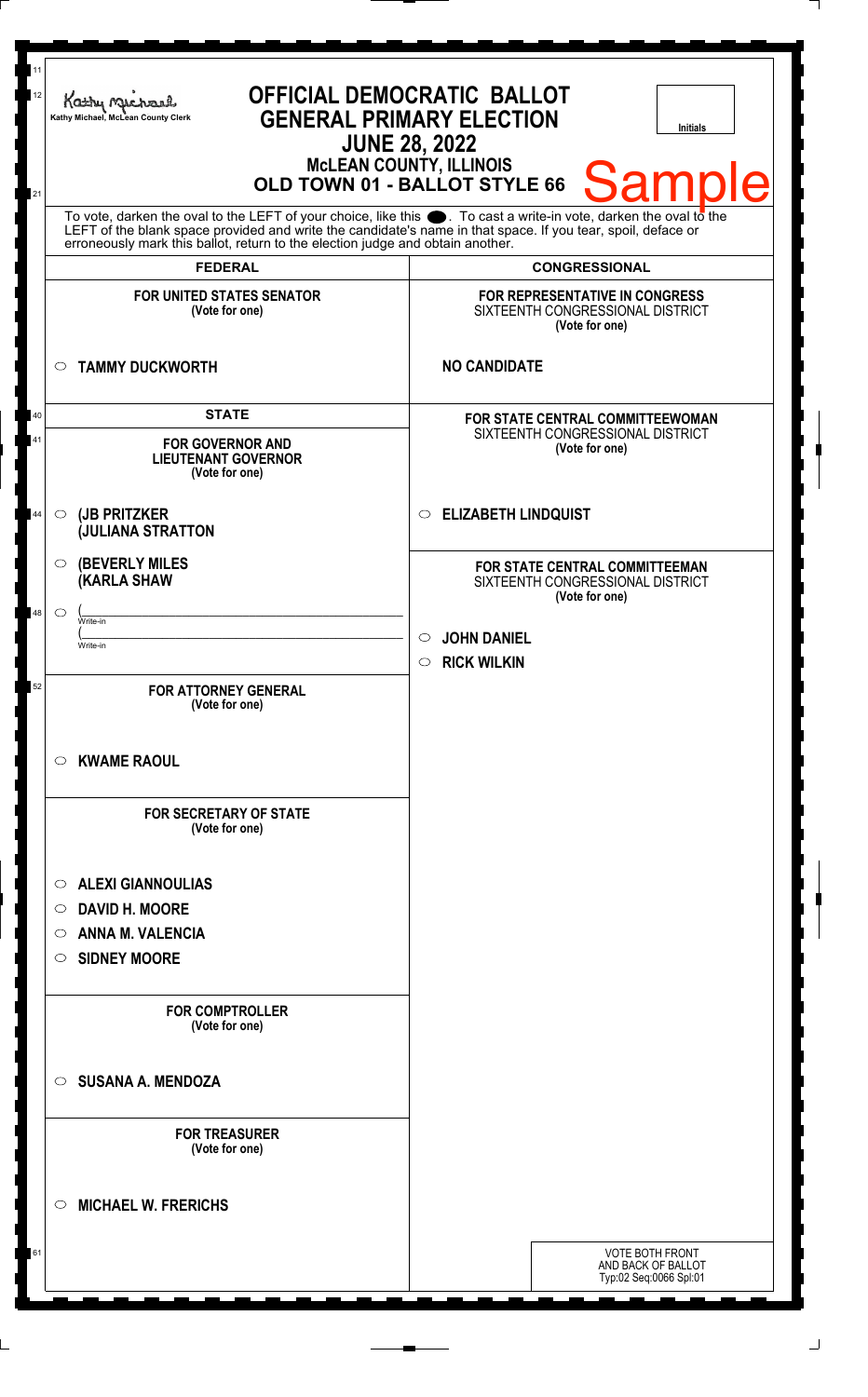| <b>OFFICIAL DEMOCRATIC BALLOT - GENERAL PRIMARY ELECTION - JUNE 28, 2022</b>                                |                                                                                                                                     |  |
|-------------------------------------------------------------------------------------------------------------|-------------------------------------------------------------------------------------------------------------------------------------|--|
| <b>LEGISLATIVE</b>                                                                                          | <b>JUDICIAL</b>                                                                                                                     |  |
| <b>FOR STATE SENATOR</b><br>FORTY-FOURTH LEGISLATIVE DISTRICT<br>(Vote for one)                             | FOR JUDGE OF THE CIRCUIT COURT<br>ELEVENTH JUDICIAL CIRCUIT<br>(To fill the vacancy of the Hon. Paul G. Lawrence)<br>(Vote for one) |  |
| <b>NO CANDIDATE</b>                                                                                         | <b>NO CANDIDATE</b>                                                                                                                 |  |
| <b>REPRESENTATIVE</b>                                                                                       |                                                                                                                                     |  |
| <b>FOR REPRESENTATIVE</b>                                                                                   | <b>PRECINCT</b>                                                                                                                     |  |
| IN THE GENERAL ASSEMBLY<br>EIGHTY-EIGHTH REPRESENTATIVE DISTRICT<br>(Vote for one)                          | FOR PRECINCT COMMITTEEPERSON<br>OLD TOWN 01<br>(Vote for one)                                                                       |  |
| <b>NO CANDIDATE</b>                                                                                         | <b>NO CANDIDATE</b>                                                                                                                 |  |
| <b>COUNTY</b>                                                                                               |                                                                                                                                     |  |
| FOR COUNTY CLERK<br>(Vote for one)                                                                          |                                                                                                                                     |  |
| ○ LAURA McBURNEY                                                                                            |                                                                                                                                     |  |
| <b>FOR COUNTY TREASURER</b><br>(Vote for one)                                                               |                                                                                                                                     |  |
| <b>NO CANDIDATE</b>                                                                                         |                                                                                                                                     |  |
| <b>FOR COUNTY SHERIFF</b><br>(Vote for one)                                                                 |                                                                                                                                     |  |
| <b>NO CANDIDATE</b>                                                                                         |                                                                                                                                     |  |
| <b>REGIONAL OFFICE</b><br>OF EDUCATION                                                                      |                                                                                                                                     |  |
| FOR REGIONAL SUPERINTENDENT OF SCHOOLS<br>(DeWITT, LIVINGSTON, LOGAN AND McLEAN COUNTIES)<br>(Vote for one) |                                                                                                                                     |  |
| <b>NO CANDIDATE</b>                                                                                         |                                                                                                                                     |  |
| <b>COUNTY BOARD</b>                                                                                         |                                                                                                                                     |  |
| <b>FOR COUNTY BOARD MEMBER</b><br><b>COUNTY BOARD DISTRICT 2</b><br>(Vote for not more than two)            |                                                                                                                                     |  |
| <b>NO CANDIDATE</b>                                                                                         |                                                                                                                                     |  |
| <b>JUDICIAL</b>                                                                                             |                                                                                                                                     |  |
| FOR JUDGE OF THE CIRCUIT COURT                                                                              |                                                                                                                                     |  |
| ELEVENTH JUDICIAL CIRCUIT<br>(To fill the vacancy of the Hon. Scott Drazewski)<br>(Vote for one)            | YOU HAVE NOW<br><b>COMPLETED VOTING</b>                                                                                             |  |
|                                                                                                             | <b>VOTE BOTH FRONT</b>                                                                                                              |  |
| <b>NO CANDIDATE</b>                                                                                         | AND BACK OF BALLOT<br>Typ:02 Seq:0066 Spl:01                                                                                        |  |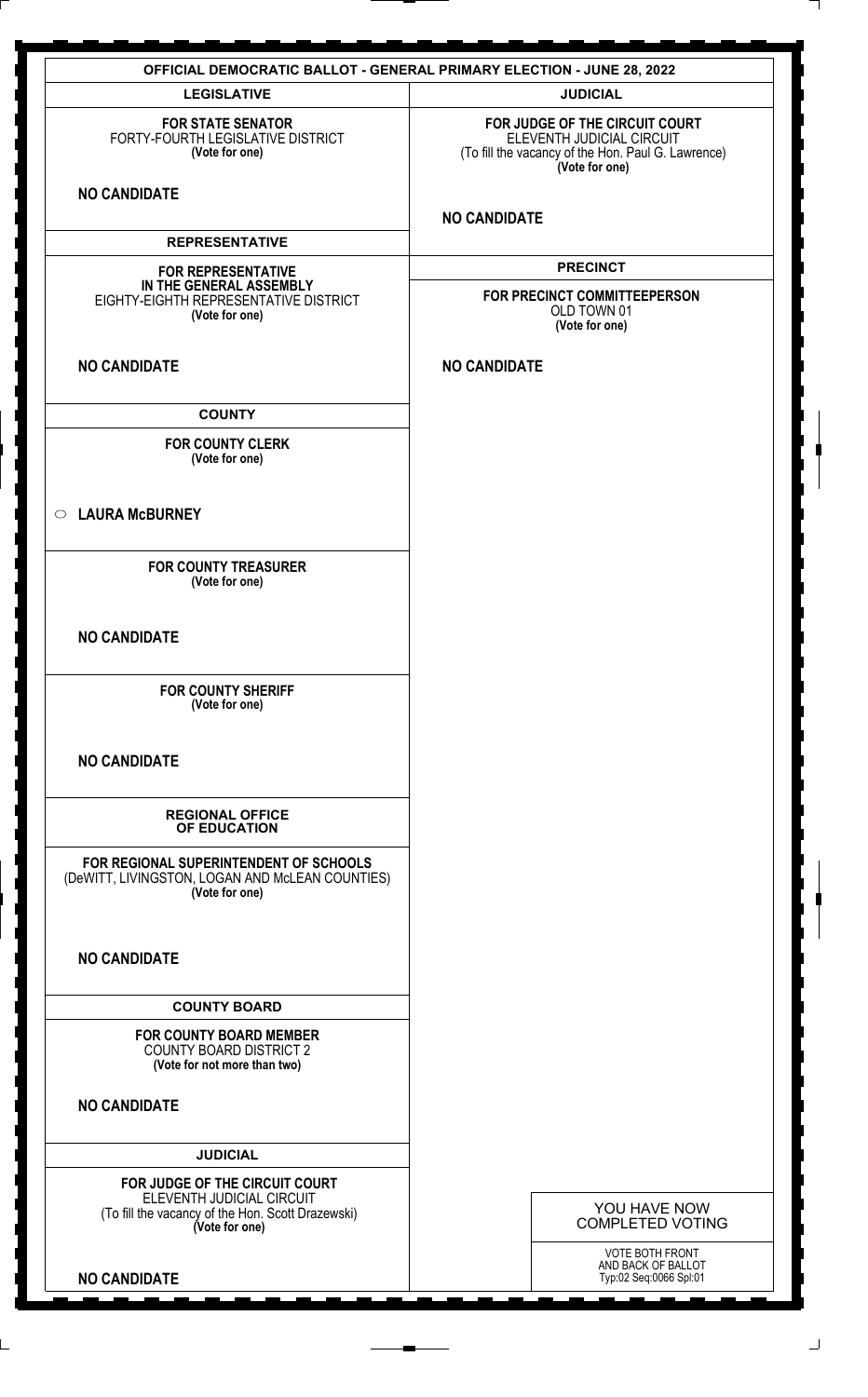| 11<br>12 | <b>OFFICIAL DEMOCRATIC BALLOT</b><br>Kathy Michael<br><b>GENERAL PRIMARY ELECTION</b><br>Kathy Michael, McLean County Clerk<br><b>Initials</b><br><b>JUNE 28, 2022</b><br><b>MCLEAN COUNTY, ILLINOIS</b><br><b>Sample</b><br>OLD TOWN 01 - BALLOT STYLE 67                                                             |                                                                                        |
|----------|------------------------------------------------------------------------------------------------------------------------------------------------------------------------------------------------------------------------------------------------------------------------------------------------------------------------|----------------------------------------------------------------------------------------|
| 21       | To vote, darken the oval to the LEFT of your choice, like this $\bullet$ . To cast a write-in vote, darken the oval to the LEFT of the blank space provided and write the candidate's name in that space. If you tear, spoil, deface<br>erroneously mark this ballot, return to the election judge and obtain another. |                                                                                        |
|          | <b>FEDERAL</b>                                                                                                                                                                                                                                                                                                         | <b>CONGRESSIONAL</b>                                                                   |
|          | <b>FOR UNITED STATES SENATOR</b><br>(Vote for one)                                                                                                                                                                                                                                                                     | FOR REPRESENTATIVE IN CONGRESS<br>SIXTEENTH CONGRESSIONAL DISTRICT<br>(Vote for one)   |
|          | <b>TAMMY DUCKWORTH</b><br>$\circ$                                                                                                                                                                                                                                                                                      | <b>NO CANDIDATE</b>                                                                    |
| 40<br>41 | <b>STATE</b><br><b>FOR GOVERNOR AND</b><br><b>LIEUTENANT GOVERNOR</b><br>(Vote for one)                                                                                                                                                                                                                                | FOR STATE CENTRAL COMMITTEEWOMAN<br>SIXTEENTH CONGRESSIONAL DISTRICT<br>(Vote for one) |
| 44       | (JB PRITZKER<br>$\circ$<br><b>JULIANA STRATTON</b>                                                                                                                                                                                                                                                                     | <b>ELIZABETH LINDQUIST</b><br>O                                                        |
|          | <b>(BEVERLY MILES)</b><br>O<br><b>(KARLA SHAW</b>                                                                                                                                                                                                                                                                      | FOR STATE CENTRAL COMMITTEEMAN<br>SIXTEENTH CONGRESSIONAL DISTRICT<br>(Vote for one)   |
| 48       | $\circ$<br>Write-in                                                                                                                                                                                                                                                                                                    |                                                                                        |
|          | Write-in                                                                                                                                                                                                                                                                                                               | $\circ$ JOHN DANIEL                                                                    |
| 53       | <b>FOR ATTORNEY GENERAL</b><br>(Vote for one)                                                                                                                                                                                                                                                                          | $\circ$ RICK WILKIN                                                                    |
|          | <b>KWAME RAOUL</b><br>O                                                                                                                                                                                                                                                                                                |                                                                                        |
|          | <b>FOR SECRETARY OF STATE</b><br>(Vote for one)                                                                                                                                                                                                                                                                        |                                                                                        |
|          | <b>ALEXI GIANNOULIAS</b><br>$\circ$                                                                                                                                                                                                                                                                                    |                                                                                        |
|          | <b>DAVID H. MOORE</b><br>O                                                                                                                                                                                                                                                                                             |                                                                                        |
|          | <b>ANNA M. VALENCIA</b><br>O                                                                                                                                                                                                                                                                                           |                                                                                        |
|          | <b>SIDNEY MOORE</b><br>O                                                                                                                                                                                                                                                                                               |                                                                                        |
|          | <b>FOR COMPTROLLER</b><br>(Vote for one)                                                                                                                                                                                                                                                                               |                                                                                        |
|          | <b>SUSANA A. MENDOZA</b><br>◯                                                                                                                                                                                                                                                                                          |                                                                                        |
|          | <b>FOR TREASURER</b><br>(Vote for one)                                                                                                                                                                                                                                                                                 |                                                                                        |
|          | <b>MICHAEL W. FRERICHS</b><br>O                                                                                                                                                                                                                                                                                        |                                                                                        |
| 61       |                                                                                                                                                                                                                                                                                                                        | <b>VOTE BOTH FRONT</b><br>AND BACK OF BALLOT<br>Typ:02 Seq:0067 Spl:01                 |